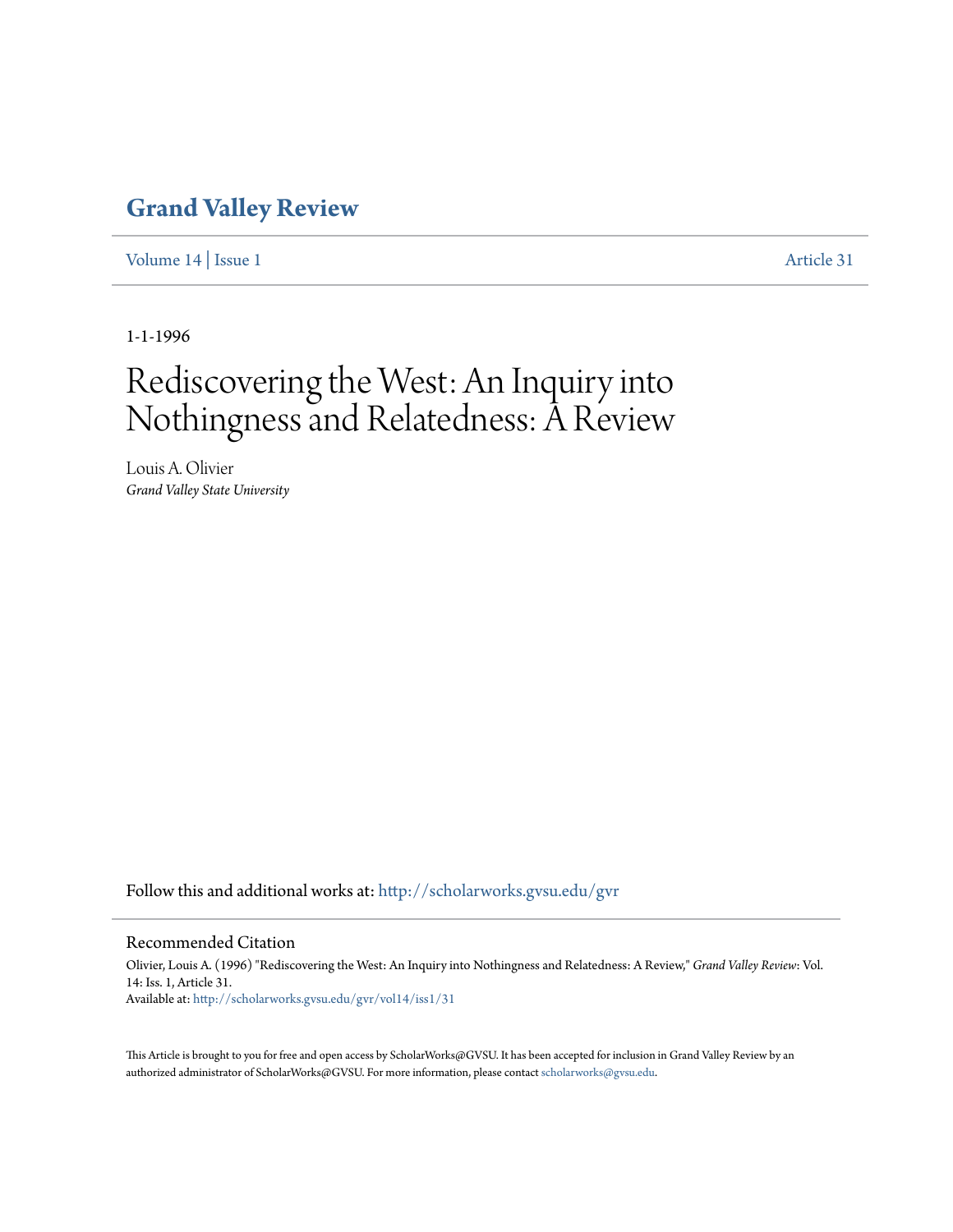### Stephen C. Rowe, *Rediscovering the West: An Inquiry into Nothingness and Relatedness.* Albany: SUNY Press, 1994.

#### *Reviewed* by *Louis A. Olivier*

Discovery removes that most opaque of covers, ignorance; the word's connotations are positive: what is newly known offers possibility and vitality. Rediscovery adds a poignant element, because loss necessarily precedes rediscovery. Some form of forgetting, something perhaps as gradual as a thickening patina of familiarity, has turned the known opaque again, not necessarily by hiding it from view completely, but through an even more poignant kind of loss, by depriving it of its vitality.

So it is for the West, according to Stephen Rowe's new book. Its vitality lost, the West desperately needs rediscovery, and Rowe's "Inquiry into Nothingness and Relatedness" offers both provocative analyses and practical suggestions for the recovery of that lost vitality.

The title makes it clear that the work of rediscovery is yet to be done: it's not The West Rediscovered. To be sure we haven't literally forgotten our tradition, at least not intellectually, but its spiritual power seems no longer available to us; instead, we only vaguely sense what it might once have been, while we drift in a "post-traditional" period characterized by "inner dullness," and an absence of vision.

It is "as though we have forgotten how to live a human life" (1). Our culture is in a state of "disarray and paralysis (4)." We live in a climate of "egocentrism, displacement, entertainment" (71 ). And the voices that speak for this culture alternate "between self-deprecation and shrillness" (163). Western life in this posttraditional period is devoted to the pursuit of "self-interest and individual survival," while above this grim landscape two concepts compete for our attention and adherence: relativism and absolutism. These two "describe the dilemma ... of the West" and "we are forced to choose between them as the only available options. (4- 5)

It was in a condition of painful awareness of this state of affairs that the author began the personal search that has led to this book. Although unwilling to give up his intuitive sense that some form of greatness persisted in the West, he felt a need to look elsewhere for wisdom, and that need turned him Eastward. His search brought him to the wisdom of Zen, though not to an all-too-common uncritical infatuation with "otherness" for its own sake. On the contrary, it was the Eastern emphasis on "sitting," on lucid meditation, that led him gradually to a deeper self-awareness, freed from the meddlesome ego, and to the conviction that wisdom must always lead us back to "the ordinary, the wholeness of the actual life we are living ... the present. (181) In other words, his encounter with otherness convinced him to accept himself as a Westerner and, literary clichés notwithstanding, to believe that one *must* go home again: to rediscover and to revitalize.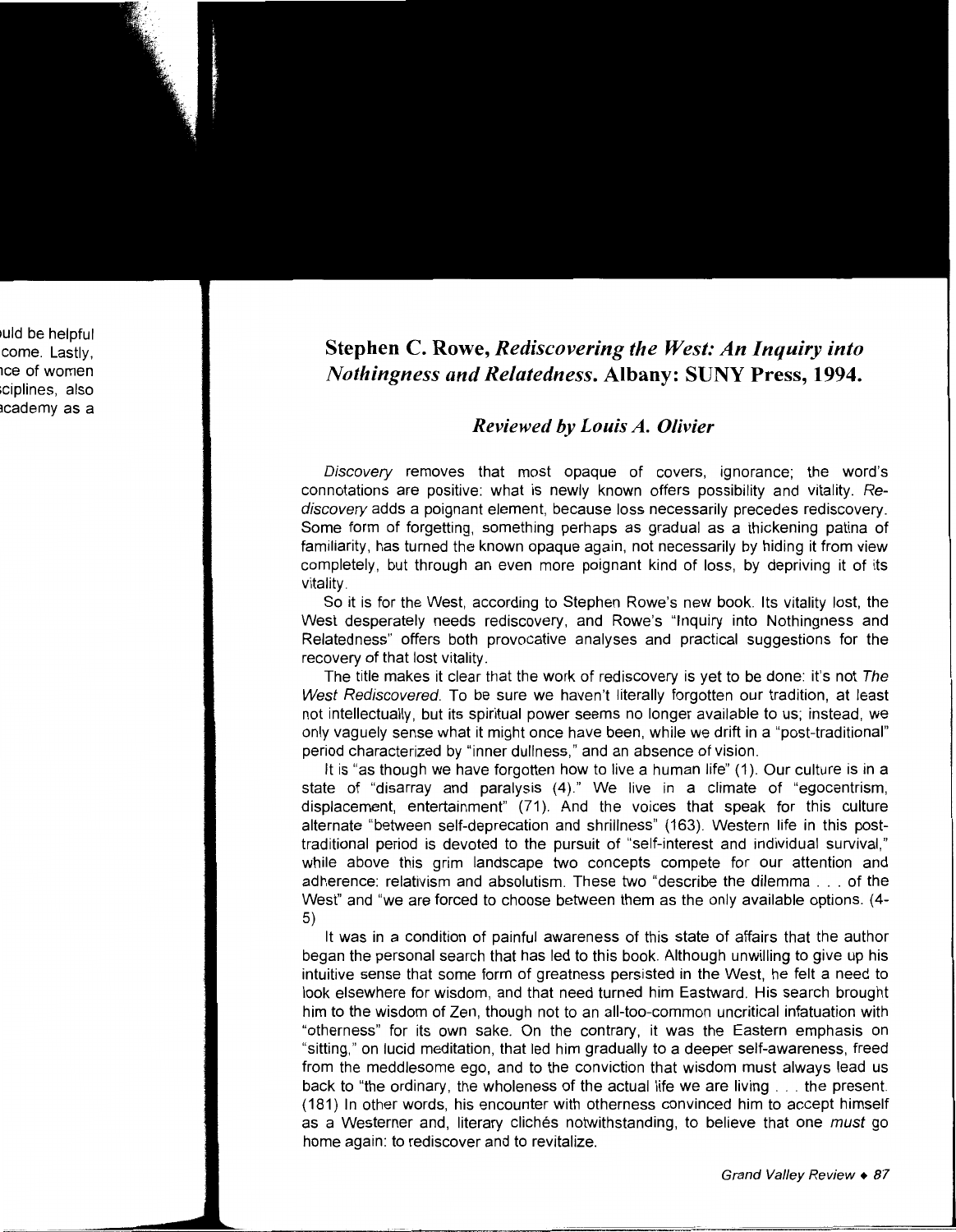The book is, consequently, much more than a personal chronicle. It is just what the title says it is, an *inquiry*, albeit an inquiry conducted in a voice of the most personal kind: earnest and committed, but unpretentious; not magisterial, but dialogical.

Dialogue—"words among"—is not an easy thing to achieve between text and reader: an interlocutor in print can make for a decidedly one-sided exchange. This kind of communication becomes dialogue only when the author's ideas "take on a life of their own." When this occurs it can take a long time to finish the book; instead of keeping our eyes glued to the page by the fascinations of style or suspense, such a book provokes us to stop reading often and to engage the issues in a private, but clearly dialogical way. Judging from my own thick pile of written thoughts and imaginary discussions inspired by Rediscovering the West, Stephen Rowe is obviously a man after Socrates' own heart.

The allusion is made advisedly: the very "genius of the West" Rowe insists, is in "the dynamics of encounter ... in dialogue. (2) (His academic colleagues will be relieved to know that he finds in dialogue the key to that still-salvageable subtradition of the West: liberal education.) Integration and inclusion are nothing less than "the solution to our post-traditional confusion," and dialogue, or "participation" as a way of integration is "distinctively Western," therefore, an indispensable element within the larger practice of relatedness, the second of the two elements of rediscovery to which his inquiry is devoted (153).

Those who are looking for a polemical championing of Western superiority, however, will not find it here. Rowe candidly concedes the deficiencies of the West, including its historical penchant for exclusion, even as he reclaims it as his heritage. He argues persuasively against false binary systems like "pro-canon/anti-canon," and warns of the dangers of a wholesale rejection of our collective past, even as he notes that this very rejection may arise from what is best about that past.

It is through an understanding and a proper blending of the respective strengths of West and East-under the headings of relatedness and nothingness-that the groundwork for the rediscovery of the West is laid, and through it, the discovery of "a new universality" that transcends such gee-cultural distinctions without denying them.

There's no room here to analyze either of the two elements of Rowe's inquiry in detail. Even his own discussion of one of them—nothingness—seems to me less elaborated than his ideas about dialogue and relatedness. However that may be, the encounter with nothingness is as essential to Rowe's synthesis as our encounters with each other. Access to what the Buddhists call sunyata (nothingness) logically precedes true relatedness, and is reached primarily through "just sitting"—the meditative self-examination that gets us past the blandishments of ego, past that numbing fear of lucidity so vividly described by Pascal, to a true contemplation of a fundamental nothingness at the heart of all things human.

To the Westerner who has not engaged this process, it sounds suspiciously like a look into oblivion, which Rowe and the Buddhists insist it is not. Quite to the contrary, the return from sunyata, like Rowe's own return to the West, takes on the form of a